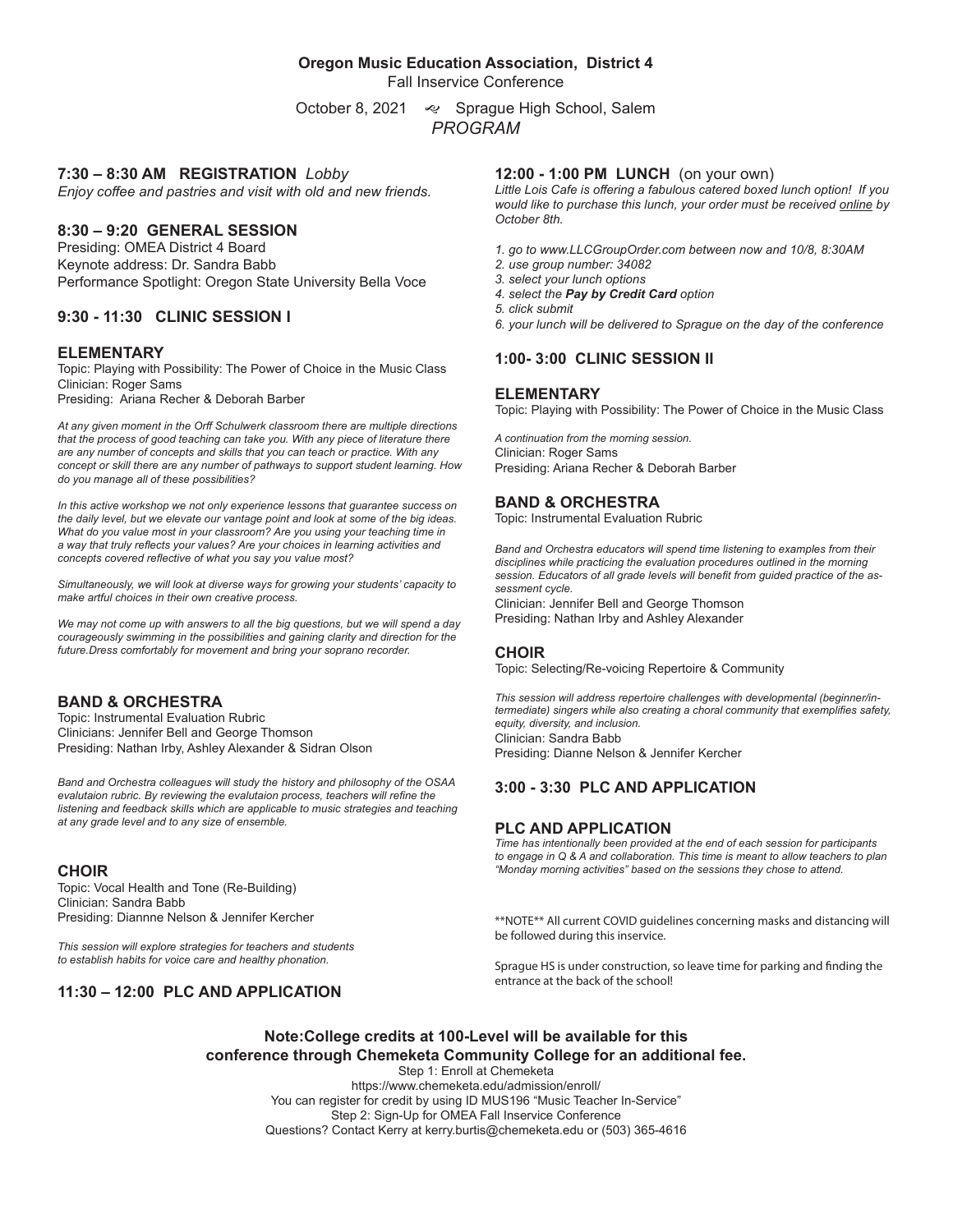## **CONFERENCE SITE**

Sprague High School 2373 Kuebler Blvd Salem, Oregon 97302

### **DIRECTIONS**

• Take Kuebler Exit #252 from Interstate 5

• Take Kuebler west to Joseph St. S

• Turn right into Sprague High School using Joseph St. S

Sprague HS is under construction, so leave time for parking and finding the entrance at the back of the school!

Little Lois Cafe is offering a fabulous catered boxed lunch option! If you would like to purchase this lunch, your order must be received online by

#### **Oregon Music Educators Association DISTRICT 4 BOARD**

Cole Haole-Valenzuela, President Deborah Barber, Past President Ariana Recher, Secretary Steve Phillips, Treasurer Sidran Olson, Orchestra **Vacant, Elementary**<br>Nathan Irby/Ashley Alexander, Band Danika Locey, Choral Festival Nathan Irby/Ashley Alexander, Band Dianne Nelson/Jennifer Kercher, Choir James Nowikas, Solo & Ensemble Festival

## **2021-2022 DATES**

OMEA State Conference in Eugene, OR January, 13-16, 2022

Dist. 4 Solo and Ensemble Festival March 5, 2022 @ McNary High School, Keizer

Dist. 4 HS Large Group Choral Festival April 5 2022 @ Central High School, Independence

> State Small Chamber Ensemble Contest April 29, 2022 @ Pacific University

OSAA State Solo Contest April 30, 2022 @ Pacific University

OSAA Choir Championships @ OSU, Corvallis 3A/2A/1A: May 5, 2022 5A/4A: May 6, 2022 6A: May 7, 2022

> OSAA Band/Orchestra Championships @ OSU, Corvallis 3A/4A Band: May 12, 2022 2A/1A/5A Band: May 13, 2022 6A Band: May 14, 2022 Orchestra: May 11, 2022

**ALL-STATE INFORMATION** Visit the OMEA website: www.oregonmusic.org

# **Sylvia Perry Memorial Scholarship**

Congratulations to Miguel Sanchez, band student from Silverton High School! Miguel was the 2020-2021 recipient of the Sylvia Perry Memorial Scholarship. We wish Miguel the best as he attends University of Oregon to persue Music Education.

> Past winners of this scholarship: 2018-19: Brandon Hilsabeck, South Salem High 2019-2020: Leo McLean, Sprague High

About this scholarship: This \$1000.00 scholarship is awarded to a graduating senior who plans to study Music Education in college. Applications are accepted from students from the D4.

Sylvia Perry was an outstanding pioneer of Music Education. In 1945, she co-founded Peripole, Inc., a fledgling music company which has since grown to provide musical instruments for classrooms and homes across the US. Her dedication to music education in the Willamette Valley was of the highest degree. OMEA District 4 is proud to honor her legacy through this scholarship.

Applications for the 2021-22 school year will be accepted in the spring of 2022, and can be found at omead4.com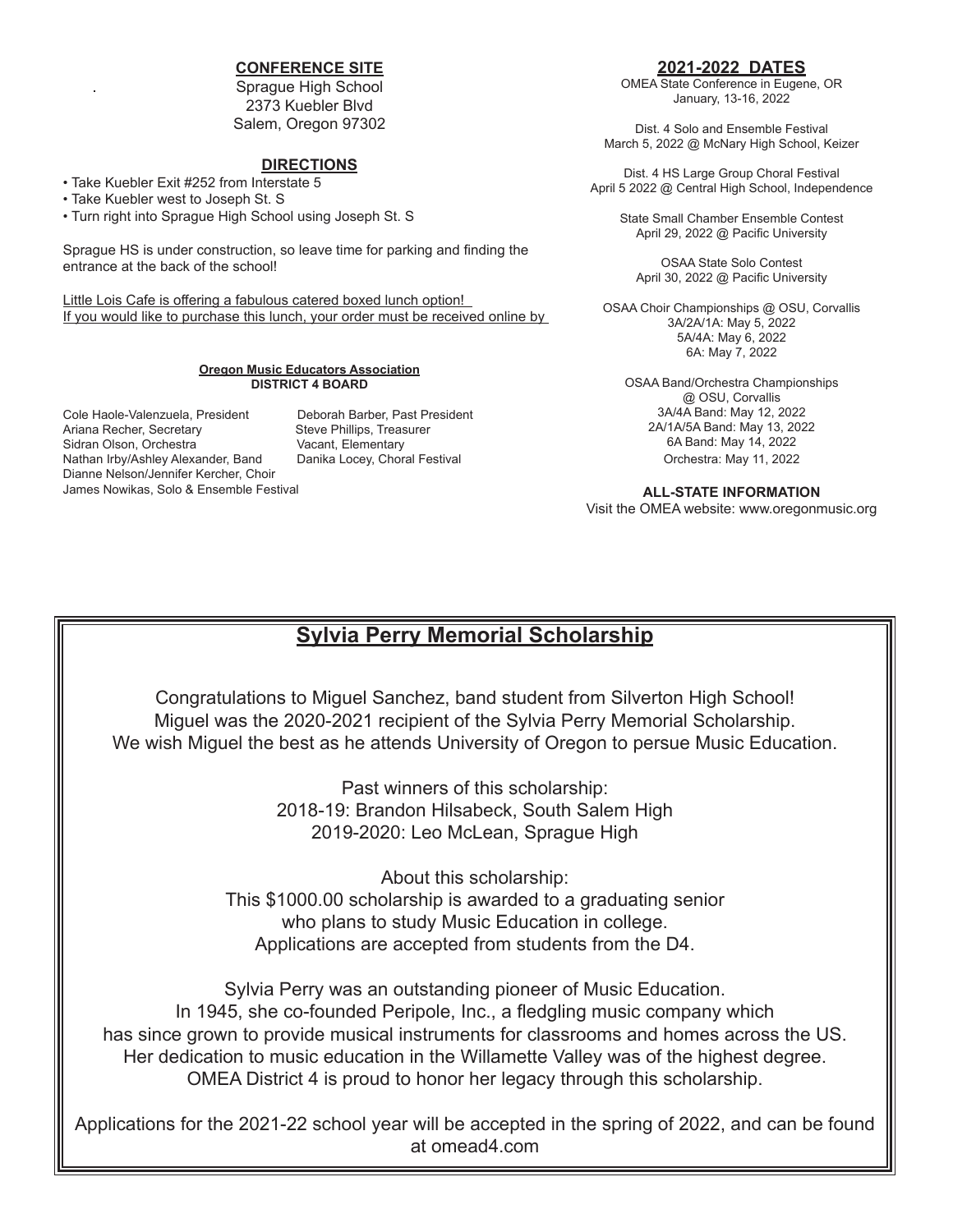## Oregon Music Education Association, District 4 Fall Inservice Conference <>>
October 8, 2021

## *Presenters*

## **Band & Orchestra**

Join band director Jennifer Bell and orchestra director George Thomson for an OMEA-sponsored adjudication workshop. During these two sessions, participants will dive into the OSAA Instrumental Evaluation rubric and learn the history and philosophy behind its implementation in Oregon. With a focus on musical-diagnosis and a pedagogically-sound path to improvement, this training is valuable for band and orchestra directors who teach any age or ability level. Skills of listening, critiquing and analyzing that are practiced during this day will help educators listen and evaluate their own ensembles more effectively when they return to their classrooms.

This session will not result in certification for adjudicating-participants who are interested in getting on the approved clinician list may do that through an OBDA-sponsored clinic in the future. The practice adjudication completed during the OMEA D4 Inservice will be helpful for future clinics and the test!

## **Choir**

Sandra Babb (She/Her/Hers) is an Assistant Professor of Choral Music Education at Oregon State University, where she conducts OSU Bella Voce and teaches courses in choral methods, vocal pedagogy, conducting, and curricular foundations in music education. A native of Tampa, Florida, Dr. Babb is in her 25th year teaching, having taught middle and high school students in the public schools of central Florida, conducted the Gulf Coast Girl Choir, served as the founding artistic director and conductor for the Queens Youth Choir, and taught at the Aaron Copland School of Music, Queens College, City University of New York. She received a Bachelor of Music Education, Master of Music Education, and Ph.D. in Music Education from Florida State University, where she was a student of Judy Bowers, Roy Delp, Cliff Madsen, and André Thomas. She is also a National Center for Voice and Speech certified vocologist.

Known for her work in developing choral tone, while also championing women composers and composers of color, choirs under Sandra Babb's direction have performed for the Oregon Music Educators Association and the Northwest NAfME Conference, in addition to the Florida, New York, Southern Division, Northwestern Division, and National Conferences of the American Choral Directors Association.

Dr. Babb is an active conductor, clinician, and adjudicator throughout the United States. She has conducted All State and regional choirs throughout the United States, and presented at state, regional, and national conferences of the National Association for Music Education and the American Choral Directors Association. She has published articles in the *International Journal of Research in Choral Singing*, the *Journal of Music Teacher Education*, and the *Choral Journal*. She is also a contributing author for *Composing in Choirs*, GIA Publications (Kercher, J. L. & Strand, K, Eds.), *Teaching Music through Performance in Choir*, Volume IV, GIA Publications (Schiebe, J., et al., Eds.), and *Voices in Concert*, Hal Leonard Corporation (Crocker, E., Ed.).

## **Elementary**

Roger Sams retired from the music classroom in 2013 after 31 years of teaching music. He has been an active clinician and Orff instructor for over two decades and has taught in China, India, Indonesia, Scotland, Canada, South Korea, Poland, Spain, and throughout the U.S. Roger is trained in Gestalt therapy and is interested in the power of choice in the artistic process and in life. He is co-author of "Purposeful Pathways: Possibilities for the Elementary Music Room" and the composer of several choral octavos published in the Crooked River Choral Project series and a book of rounds and partner songs titled, "A Round My Heart." He is currently Director of Publications at Music Is Elementary, and Creative Director at TeachingWithOrff.com.